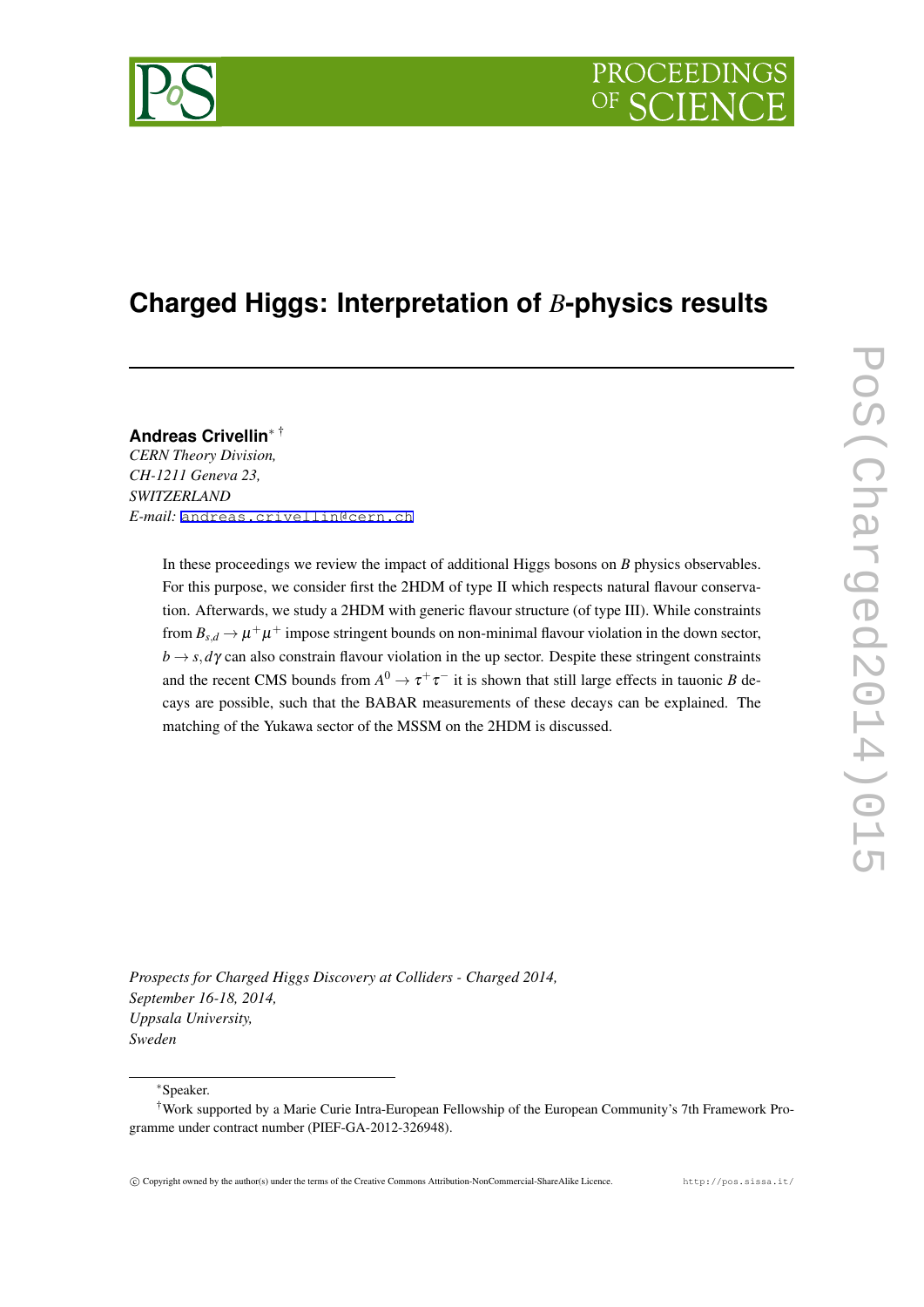### <span id="page-1-0"></span>1. Introduction

The Standard Model (SM) possesses only one scalar  $SU(2)_L$  doublet. After electroweak symmetry breaking, this gives masses to up quarks, down quarks and charged leptons. The charged (CP-odd) component of this doublet becomes the longitudinal component of the *W* (*Z*) boson re-sulting in only one physical Higgs particle. In a two-Higgs-doublet model (2HDM) [[1](#page-6-0)] (see e.g. Ref. [\[2\]](#page-6-0) for a review) we introduce a second Higgs doublet and obtain four additional physical Higgs particles (in the case of a CP conserving Higgs potential): the neutral CP-even Higgs  $H^0$ , a neutral CP-odd Higgs  $A^0$  and the two charged Higgses  $H^\pm$ . In the case of a MSSM-like Higgs potential we have  $m_{A^0} \approx m_{H^0} \approx m_{A^0} \approx m_{H^{\pm}} \equiv m_H$  and  $\tan \beta \approx -\cot \alpha$  for  $v \ll m_H$  and  $\tan \beta \gg 1$ .

The most general Yukawa couplings for quarks are given by

$$
i\left(\Gamma_{q_f q_i}^{LRH} P_R + \Gamma_{q_f q_i}^{RLH} P_L\right) \tag{1.1}
$$

with

$$
\Gamma_{u_f u_i}^{LRH^0_i} = x_u^k \left( \frac{m_{u_i}}{v_u} \delta_{fi} - \varepsilon_{fi}^u \cot \beta \right) + x_d^{k*} \varepsilon_{fi}^u, \qquad \Gamma_{d_f d_i}^{LRH^0_i} = x_d^k \left( \frac{m_{d_i}}{v_d} \delta_{fi} - \varepsilon_{fi}^d \tan \beta \right) + x_u^{k*} \varepsilon_{fi}^d,
$$
\n
$$
\Gamma_{u_f d_i}^{LRH^{\pm}} = \sum_{j=1}^3 \sin \beta V_{fj} \left( \frac{m_{d_i}}{v_d} \delta_{ji} - \varepsilon_{ji}^d \tan \beta \right), \qquad \Gamma_{d_f u_i}^{LRH^{\pm}} = \sum_{j=1}^3 \cos \beta V_{jf}^{\star} \left( \frac{m_{u_i}}{v_u} \delta_{ji} - \varepsilon_{ji}^u \tan \beta \right).
$$

Here,  $H_k^0 = (H^0, h^0, A^0)$  and the coefficients  $x_q^k$  are given by

$$
x_u^k = \frac{1}{\sqrt{2}} \left( -\sin \alpha, -\cos \alpha, i \cos \beta \right), \qquad x_d^k = \frac{1}{\sqrt{2}} \left( -\cos \alpha, \sin \alpha, i \sin \beta \right). \tag{1.2}
$$

The "non-holomorphic" couplings  $\varepsilon_{ij}^q$  parametrize the couplings of up (down) quarks to the down (up) type Higgs doublet<sup>1</sup>. In the MSSM at tree-level we have  $\varepsilon_{ij}^q = 0$ . This corresponds to the 2HDM of type II which respects natural flavour conservation resulting in the absence of flavour changing neutral Higgs couplings. However, at the loop-level, the non-holomorphic couplings  $\varepsilon_i^q$ *i j* are generated (see for example Ref [[3](#page-6-0)]).

Tauonic *B*-meson decays are an excellent probe of charged Higgs bosons due to the heavy  $\tau$ lepton involved. Recently, the BABAR collaboration performed an analysis of the semileptonic *B* decays  $B \to D\tau v$  and  $B \to D^* \tau v$  using the full available data set [[4](#page-6-0)]. They found for the ratios

$$
\mathscr{R}(D^{(*)}) = \mathscr{B}(B \to D^{(*)}\tau\nu)/\mathscr{B}(B \to D^{(*)}\ell\nu), \qquad (1.3)
$$

the following experimental values:

$$
\mathcal{R}(D) = 0.440 \pm 0.058 \pm 0.042, \qquad \mathcal{R}(D^*) = 0.332 \pm 0.024 \pm 0.018. \tag{1.4}
$$

Here the first error is statistical and the second one is systematical. If one compares these measurements to the SM predictions

$$
\mathcal{R}_{SM}(D) = 0.297 \pm 0.017
$$
,  $\mathcal{R}_{SM}(D^*) = 0.252 \pm 0.003$ , (1.5)

<sup>&</sup>lt;sup>1</sup>Here the expression already implicitly refers to the MSSM where non-holomorphic couplings involving the complex conjugate of a Higgs field are forbidden.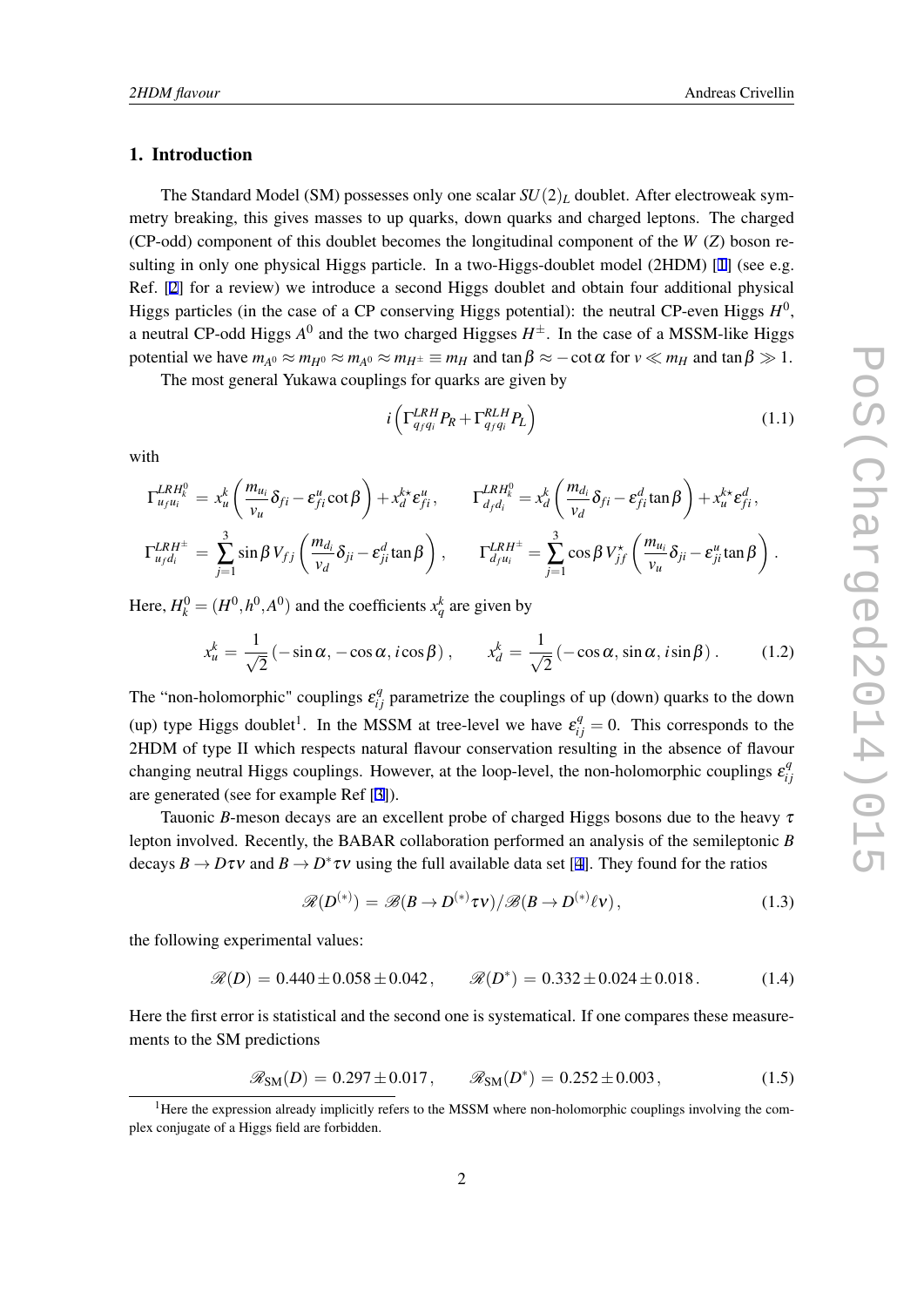one sees that there is a discrepancy of 2.2  $\sigma$  for  $\mathcal{R}(\mathcal{D})$  and 2.7  $\sigma$  for  $\mathcal{R}(\mathcal{D}^*)$  and combining them gives a 3.[4](#page-6-0) $\sigma$  deviation from the SM [4]. This evidence for NP is also supported by the measurement of  $B \to \tau v$ 

$$
\mathscr{B}[B \to \tau v] = (1.15 \pm 0.23) \times 10^{-4}, \qquad (1.6)
$$

which is by 1.6 $\sigma$  slightly higher than the SM prediction using  $V_{ub}$  from a global fit of the CKM matrix [\[5\]](#page-6-0). A charged Higgs affects  $B \to \tau \nu$  [\[6\]](#page-6-0),  $B \to D \tau \nu$  [[7](#page-6-0)] and  $B \to D^* \tau \nu[8]$  $B \to D^* \tau \nu[8]$  $B \to D^* \tau \nu[8]$ .

# 2. The 2HDM of type II

As described in the last section, in the 2HDM of type II all flavour violation is due to the CKM matrix and we have (assuming a MSSM-like Higgs potential) only two additional free parameters with respect to the SM: tan  $\beta$  and the heavy Higgs mass  $m_H$ . In Fig. 1 we show the allowed region in the  $m_H$ –tan $\beta$  plane from various flavour observables [\[9\]](#page-7-0) (see also e.g. [[10\]](#page-7-0)). As we can see, for lower values of  $\tan\beta$  ( $\leq$  20) and Higgs masses above 380 GeV all constraints except  $B \to D^* \tau \nu$  can be satisfied within  $2\sigma$  uncertainties. Due to the destructive interference of the SM with the charged Higgs contribution, very large values of  $\tan \beta$  and very light Higgs masses would be required to explain  $B \to D^* \tau v$ . Such points in parameter space are not only ruled out by the other flavour observables but also by the  $A^0 \to \tau^+\tau^-$  bounds [\[11](#page-7-0)]. Therefore, a 2HDM of type II cannot explain the observed anomalies in tauonic *B* decays[\[4\]](#page-6-0).



Figure 1: Updated constraints on the 2HDM of type II parameter space from flavour observables [[9\]](#page-7-0). The regions compatible with experiment are shown (the regions are superimposed on each other):  $b \rightarrow s\gamma$  [[12\]](#page-7-0) (yellow),  $B \to D\tau\nu$  (green),  $B \to \tau\nu$  (red),  $B_s \to \mu^+\mu^-$  (orange),  $K \to \mu\nu/\pi \to \mu\nu$  (blue) and  $B \to D^*\tau\nu$ (black). Note that no region in parameter space is compatible with all processes. The tension originates from the destructive interference of the Higgs contribution with the SM one in  $B \to D^* \tau \nu$  which would require very small Higgs masses and large values of tan  $\beta$  not compatible with the other observables. To obtain this plot, we added the theoretical uncertainty linearly on top of the  $2\sigma$  experimental error.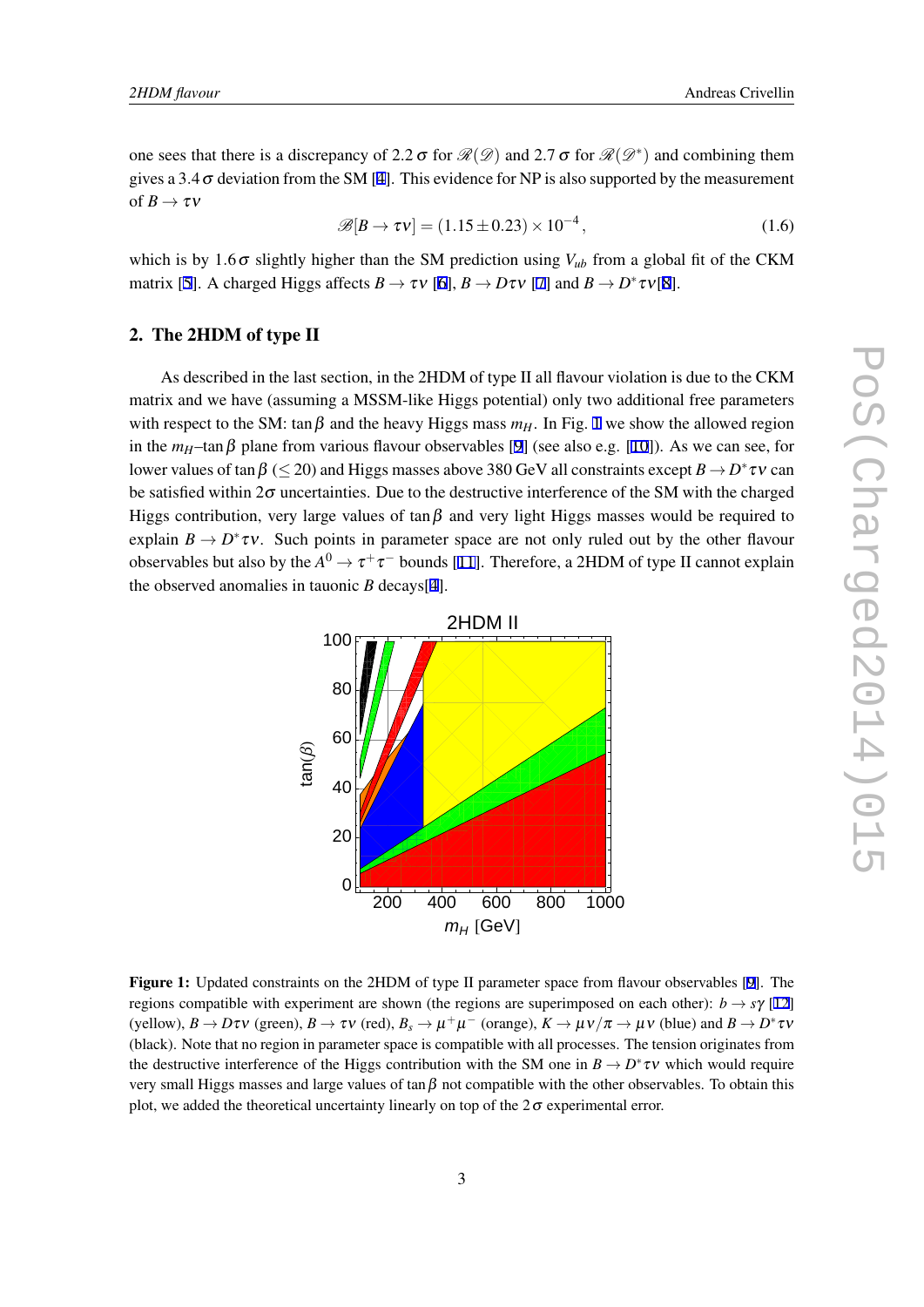<span id="page-3-0"></span>

Figure 2: Left: Allowed regions in the complex  $\varepsilon_{23}^d$ -plane from  $B_s \to \mu^+\mu^-$  for tan  $\beta = 30$  and  $m_H =$ 700 GeV (yellow),  $m_H = 500$  GeV (red) and  $m_H = 300$  GeV (blue). Note that the allowed regions for  $\varepsilon_{32}^d$ plane are not full circles because in this case a suppression of  $\mathscr{B}[B_s \to \mu^+\mu^-]$  below the experimental lower bound is possible.

Right: Allowed regions for  $\varepsilon_{23}^u$  from  $B \to X_s \gamma$ , obtained by adding the 2 $\sigma$  experimental error and theoretical uncertainty linear for tan  $\beta = 50$  and  $m_H = 700 \text{ GeV}$  (yellow),  $m_H = 500 \text{ GeV}$  (red) and  $m_H = 300 \text{ GeV}$ (blue).

# 3. The 2HDM of type III

In the 2HDM with generic flavour structure (i.e. of type III) the parameters  $\varepsilon_{ij}^q$  generate flavour changing neutral Higgs couplings[\[13](#page-7-0)]. Direct constraints on the off-diagonal elements  $\varepsilon_{fi}^q$  can be obtained from neutral Higgs contributions to the leptonic neutral meson decays ( $B_{s,d} \to \mu^+\mu^-$ ,  $K_L \rightarrow \mu^+ \mu^-$  and  $\bar{D}^0 \rightarrow \mu^+ \mu^-$ ) which arise already at the tree level<sup>2</sup>.  $K_L \rightarrow \mu^+ \mu^-$  constrains  $\left| \varepsilon_{12,21}^d \right|$ ,  $D^0 \to \mu^+ \mu^-$  imposes bounds on  $\left| \varepsilon_{12,21}^u \right|$  and  $B_s \to \mu^+ \mu^ (B_d \to \mu^+ \mu^-)$  limits the possible size of  $\left| \varepsilon_{23,32}^d \right|$  $\left( \left| \varepsilon_{13,31}^{d} \right| \right)$ ). We find the following (approximate) bounds on the absolute value of  $\varepsilon_{ij}^q$ :

$$
\begin{vmatrix} \varepsilon_{12,21}^d \end{vmatrix} \le 6.4 \times 10^{-6}, \qquad \begin{vmatrix} \varepsilon_{12,21}^u \end{vmatrix} \le 1.2 \times 10^{-1}, \\ \varepsilon_{23,32}^d \le 1.2 \times 10^{-4}, \qquad \begin{vmatrix} \varepsilon_{13,31}^d \end{vmatrix} \le 4.0 \times 10^{-5}, \qquad (3.1)
$$

for tan  $\beta = 50$  and  $m_H = 500$  GeV. As an example, we show the full dependence of the constraints in the complex  $\varepsilon_{23}^d$ -plane from  $B_s \to \mu^+\mu^-$  in left plot of Fig. 2. Note that both an enhancement or a suppression of  $\mathscr{B}[B_{d,s} \to \mu^+\mu^-]$  compared to the SM values is possible. If at the same time both elements  $\epsilon_{23}^d$  and  $\epsilon_{32}^d$  are non-zero, constraints from  $B_s$  mixing arise which are even more stringent.

So far we were able to constrain all flavour off-diagonal elements  $\varepsilon_{ij}^d$  and  $\varepsilon_{12,21}^u$  but no relevant tree-level constraints on  $\varepsilon_{13,31}^u$  and  $\varepsilon_{23,32}^u$  can be obtained due to insufficient experimental data for

<sup>&</sup>lt;sup>2</sup>In principle, the constraints from these processes could be weakened, or even avoided, if  $\varepsilon_{22}^{\ell} \approx m_{\ell_2}/v_u$ . Anyway, in here we will assume that the Peccei-Quinn breaking for the leptons is small and neglect the effect of  $\varepsilon_{22}^{\ell}$  in our numerical analysis for setting limits on  $\varepsilon_{ij}^q$ .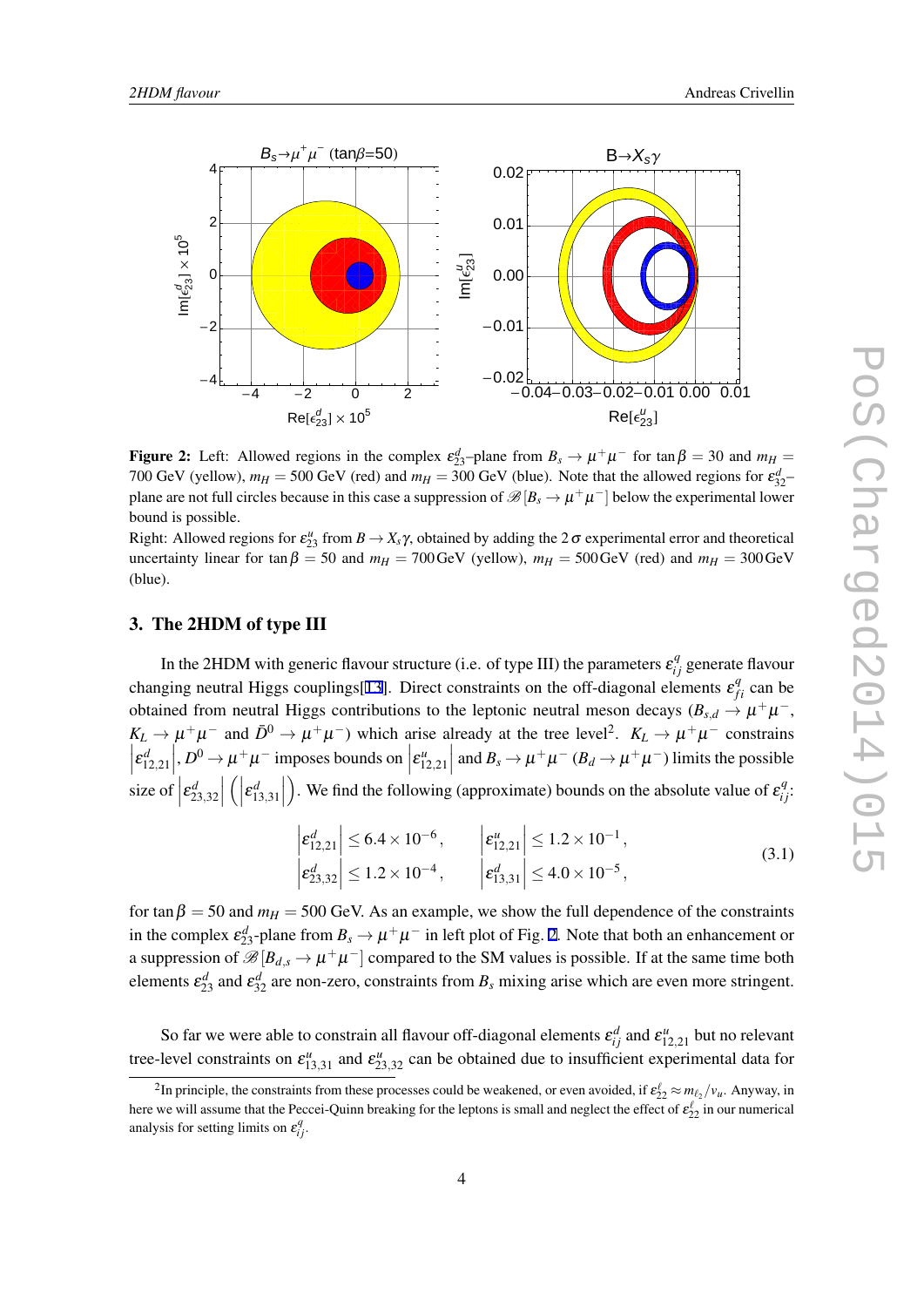top FCNCs. Nonetheless, it turns out that also the elements  $\varepsilon_{13,23}^u$  can be constrained from charged Higgs contributions to the radiative *B* decay  $b \to d\gamma$  and  $b \to s\gamma$ . As an example we show the constraints on  $\varepsilon_{23}^u$  $\varepsilon_{23}^u$  $\varepsilon_{23}^u$  in the right plot of Fig. 2. The constraints on  $\varepsilon_{13}^u$  from  $b \to d\gamma$  are even more stringent [[14\]](#page-7-0).

However, there are no relevant constraints on  $\varepsilon_{32,31}^u$  from FCNC processes because the light charm or up quark propagating in the loop contributes proportionally to this small mass. This has significant implications for charged current processes, i.e. tauonic *B* decays.



#### 3.1 Tauonic *B* decays

Figure 3: Left: Allowed regions in the complex  $\varepsilon_{32}^{\mu}$ -plane from  $\mathcal{R}(\mathcal{D})$  (blue) and  $\mathcal{R}(\mathcal{D}^*)$  (yellow) for  $\tan \beta = 40$  and  $m_H = 800$  GeV. Right: Allowed regions in the complex  $\varepsilon_{31}^u$ -plane from  $B \to \tau v$  (red) and the neutron EDM (green).

We found that all parameters  $\varepsilon_{ij}^d$  are stringently constrained from FCNC processes in the down sector. Furthermore, since  $\varepsilon_{23}^u$  ( $\varepsilon_{13}^u$ ) are constrained from  $b \to s\gamma$  ( $b \to d\gamma$ ) only  $\varepsilon_{31}^u$  ( $\varepsilon_{32}^u$ ) can significantly effect  $B \to \tau v$  ( $\mathcal{R}(\mathcal{D})$  and  $\mathcal{R}(\mathcal{D}^*)$ ). This even happens without any suppression by small CKM elements. Anyway, the lower bounds on the charged Higgs mass for a 2HDM of type II from  $b \to s\gamma$  of 380 GeV [[12\]](#page-7-0) must still be respected by our model (unless  $\varepsilon_{23}^u$  generates a destructively interfering contribution), and also the results from direct searches at the LHC for  $A^0 \rightarrow \tau^+\tau^-$  [\[11](#page-7-0)] are not significantly affected (unless  $\varepsilon_{33}^{\ell}$  is very large).

Indeed, it turns out that by using  $\varepsilon_{32,31}^u$  we can explain  $\mathcal{R}(\mathcal{D}^*)$  and  $\mathcal{R}(\mathcal{D})$  simultaneously [\[15](#page-7-0)] (see also [\[16](#page-7-0)]). In Fig. 3 we see the allowed region in the complex  $\varepsilon_{32}^{\mu}$ -plane, which gives the correct values for  $\mathcal{R}(\mathcal{D})$  and  $\mathcal{R}(\mathcal{D}^*)$  within the 1 $\sigma$  uncertainties for tan  $\beta = 40$  and  $M_H = 800$  GeV. Similarly,  $B \to \tau v$  can be explained by using  $\varepsilon_{31}^u$  while in this case the neutron EDM imposes stringent bounds on the phase of  $\varepsilon_{31}^{\mu}$ <sup>3</sup>. These regions in parameter space are compatible with current CMS  $A^0 \to \tau^+\tau^-$  [[11\]](#page-7-0) bounds.

<sup>&</sup>lt;sup>3</sup>Note that  $B \to \tau v$  might also be affected by a right-handed *W* coupling [[17\]](#page-7-0).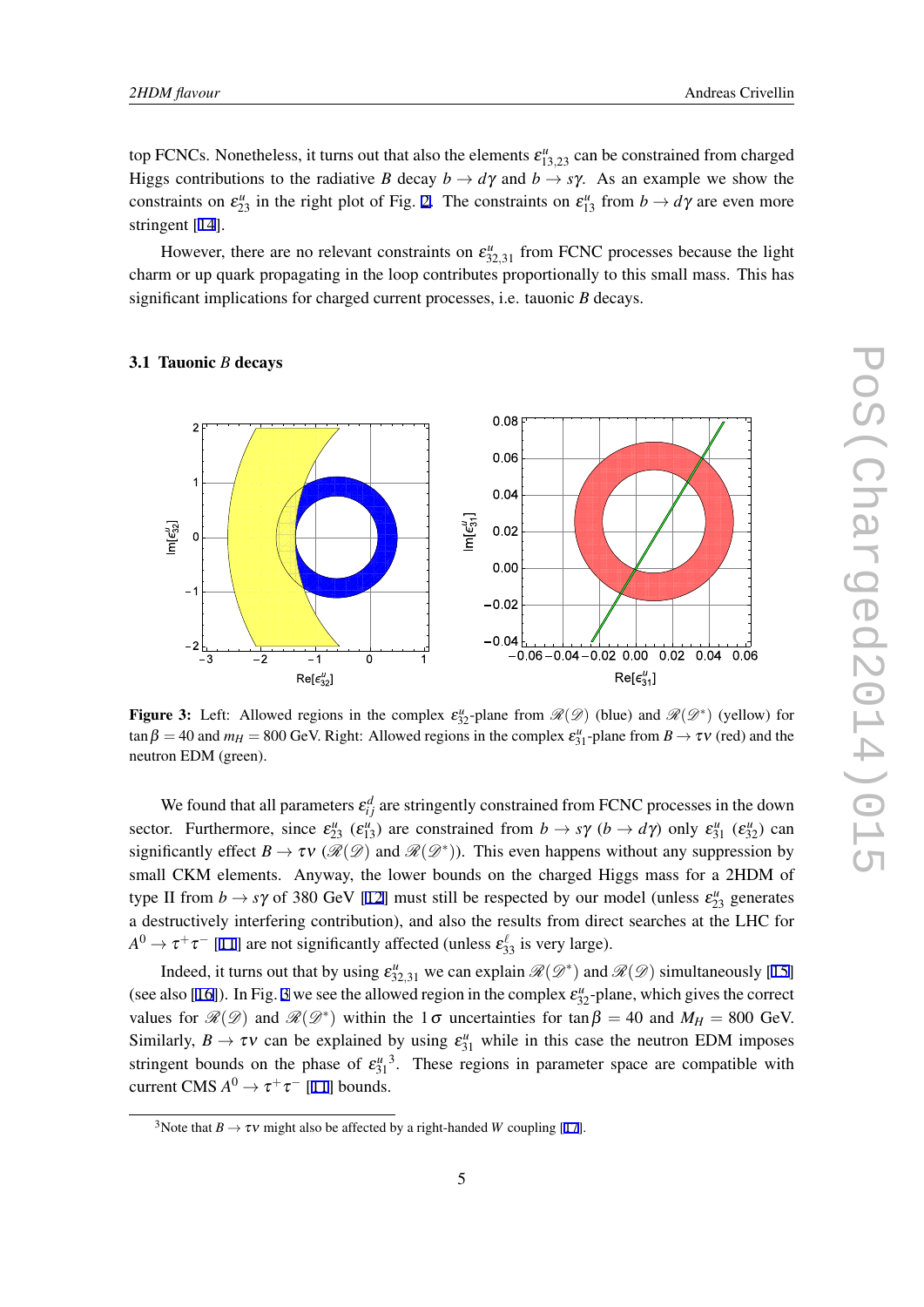# 4. Effective Higgs Vertices in the MSSM

In this section we discuss the matching of the MSSM on the 2HDM considering the Yukawa sector. As mentioned in the introduction, at tree-level the MSSM is a 2HDM of type II but at the loop-level, the Peccei Quinn symmetry of the Yukawa sector is broken by terms proportional to the higgsino mass parameter µ (or non-holomorphic *A ′* terms).

In the MSSM there is a one-to-one correspondence between Higgs-quark-quark couplings and chirality changing quark self-energies (in the decoupling  $limit<sup>4</sup>$ ): The Higgs-quark-quark coupling can be obtained by dividing the expression for the self-energy by the vev of the corresponding Higgs field.

Let us denote the contribution of the quark self-energy with squarks and gluinos to the operator  $\overline{q}_f$ *P<sub>R</sub>* $q_i$  by  $C^{qLR}_{fi}$ . It is important to note that this Wilson coefficient is linear in  $\Delta^{qLR}$ , the off-diagonal element of the squark mass matrix connecting left-handed and right-handed squarks. For down squarks we have

$$
\Delta_{ij}^{dLR} = -v_d A_{ij}^d - v_u \mu Y^{d_i} \delta_{ij},\qquad(4.1)
$$

where the term  $v_d A_{ij}^d$  originates from a coupling to  $H^d$  while the term  $v_u \mu Y^{d_i}$  stems from a coupling to  $H^u$  (and similarly for up-squarks). Thus, we denote the piece of  $\hat{C}_{fi}^{dLR}$  involving the *A*-term by  $\hat{C}_{fiA}^{dLR}$  and the piece containing  $v_u \mu Y^{d_i}$  by  $\hat{C}_{fi}^{dLR}$ . We now define

$$
\hat{E}_{fi}^d = \frac{\hat{C}_{fiA}^{dLR}}{v_d}, \qquad \hat{E}_{fi}^{\prime d} = \frac{\hat{C}_{fi}^{\prime dLR}}{v_u}, \qquad \hat{E}_{fi}^u = \frac{\hat{C}_{fiA}^{uLR}}{v_u}, \qquad \hat{E}_{fi}^{\prime u} = \frac{\hat{C}_{fi}^{\prime uLR}}{v_d}, \qquad (4.2)
$$

where the parameters  $\hat{E}^q_{fi}$  ( $\hat{E}^{'q}_{fi}$ ) correspond to (non-)holomorphic Higgs-quark couplings. With these conventions, the couplings  $\varepsilon_{ij}^q$  of the 2HDM in Eq. [\(1.2\)](#page-1-0) can be related to MSSM parameters

$$
\varepsilon_{fi}^{q} = \hat{E}_{fi}^{lq} - \begin{pmatrix} 0 & \hat{E}_{22}^{lq} \frac{\hat{C}_{12}^{qLR}}{m_{q_2}} & \hat{E}_{33}^{lq} \left( \frac{\hat{C}_{13}^{qLR}}{m_{q_3}} - \frac{\hat{C}_{12}^{qLR}}{m_{q_2}} \frac{\hat{C}_{23}^{qLR}}{m_{q_3}} \right) \\ \hat{E}_{22}^{lq} \frac{\hat{C}_{21}^{qLR}}{m_{q_2}} & 0 & \hat{E}_{33}^{lq} \frac{\hat{C}_{23}^{qLR}}{m_{q_3}} \\ \hat{E}_{33}^{lq} \left( \frac{\hat{C}_{31}^{qLR}}{m_{q_3}} - \frac{\hat{C}_{32}^{qLR}}{m_{q_3}} \frac{\hat{C}_{21}^{qLR}}{m_{q_2}} \right) & \hat{E}_{33}^{lq} \frac{\hat{C}_{32}^{qLR}}{m_{q_3}} & 0 \end{pmatrix}
$$
(4.3)

In the matching of the MSSM on the 2HDM one can, as a byproduct, also determine the Yukawa couplings of the MSSM superpotential which is important for the study of Yukawa coupling unification in supersymmetric GUTs. Due to this importance of the chirality changing selfenergies we calculated them (and thus also  $\hat{C}_{ij}^{qLR}$ ) at the two loop-level in Ref. [[19\]](#page-7-0)<sup>5</sup>. The result is a reduction of the matching scale dependence (see right plot of Fig. [4](#page-6-0)) while at the same time, the one-loop contributions are enhanced by a relative effect of 9% (see left plot of Fig. [4](#page-6-0)). For a numerical analysis also the LO chargino and neutralino contributions should be included by using the results of Ref. [\[21](#page-8-0)].

<sup>&</sup>lt;sup>4</sup>The non-decoupling corrections are found to be very small [\[18](#page-7-0)].

<sup>5</sup>The flavour conserving corrections have been calculated before in Ref. [\[20](#page-7-0)]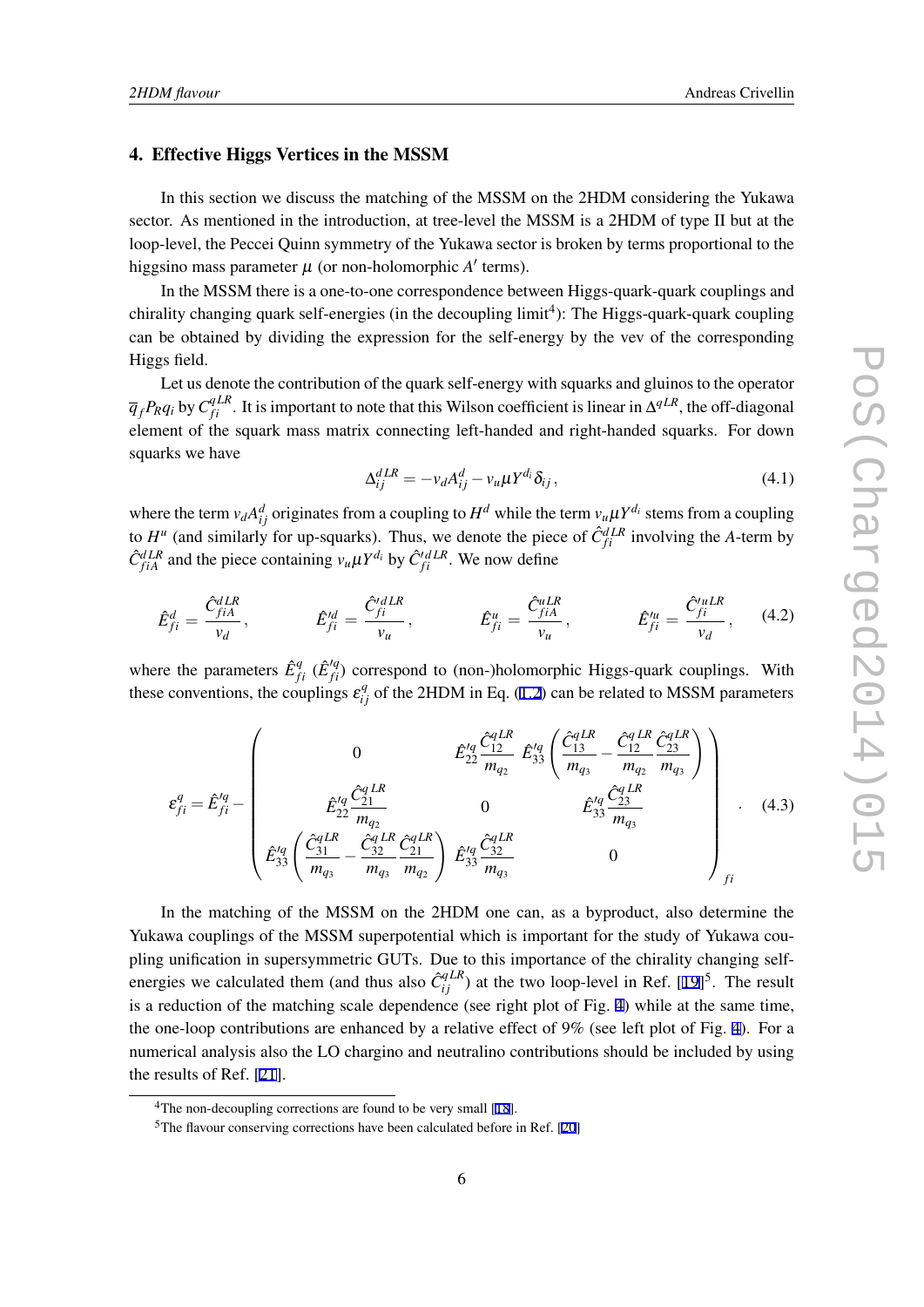<span id="page-6-0"></span>

**Figure 4:** Left: Relative importance of the two-loop corrections as a function of the matching scale  $\mu$ . We see that the two-loop contribution is approximately  $+9\%$  of the one-loop contribution for  $\mu = M_{\text{SUSY}} =$ 1TeV.

Right: Dependence on the matching scale  $\mu$  of the one-loop and two-loop result for  $\hat{C}_{fi}^{qLR}(\mu_{\text{low}})$ , using  $M_{SUSY} = 1$  TeV and  $\mu_{low} = m_W$ . Red (dashed): matching done at LO; blue (darkest): matching done at NLO matching. As expected, the matching scale dependence is significantly reduced. For the one-loop result,  $\hat{C}_{fi}^{qLR}$  is understood to be  $C_{fi}^{qLR(1)}$ .

Concerning the tauonic *B*-decays discussed in the last section, the size of the quantities  $\varepsilon_{32,31}^u$ that can be generated by quantum corrections in the MSSM is by far too small to give a sizable effect even if one allows for the non-holomorphic *A ′u* .

## References

- [1] T. D. Lee, "A Theory of Spontaneous T Violation," Phys. Rev. D 8 (1973) 1226.
- [2] G. C. Branco, P. M. Ferreira, L. Lavoura, M. N. Rebelo, M. Sher and J. P. Silva, "Theory and phenomenology of two-Higgs-doublet models," Phys. Rept. 516 (2012) 1 [arXiv:1106.0034 [hep-ph]].
- [3] C. Hamzaoui, M. Pospelov and M. Toharia, "Higgs mediated FCNC in supersymmetric models with large tanβ," Phys. Rev. D 59 (1999) 095005 [hep-ph/9807350]. K. S. Babu and C. F. Kolda, "Higgs mediated  $B^0 \to \mu^+ \mu^-$  in minimal supersymmetry," Phys. Rev. Lett. 84 (2000) 228 [hep-ph/9909476].
- [4] J. P. Lees *et al.* [BaBar Collaboration], "Evidence for an excess of  $\bar{B} \to D^{(*)} \tau^- \bar{\nu}_{\tau}$  decays," Phys. Rev. Lett. 109 (2012) 101802 [arXiv:1205.5442 [hep-ex]].
- [5] J. Charles *et al.* [CKMfitter Group Collaboration], "CP violation and the CKM matrix: Assessing the impact of the asymmetric *B* factories," Eur. Phys. J. C 41 (2005) 1 [hep-ph/0406184]. Online update at http://ckmfitter.in2p3.fr.
- [6] W. -S. Hou, "Enhanced charged Higgs boson effects in  $B \to \tau v$  and  $B \to \tau v + X$ ," Phys. Rev. D 48 (1993) 2342. A. G. Akeroyd and S. Recksiegel, "The Effect of  $H^{\pm}$  on  $B^{\pm} \to \tau^{\pm} \nu_{\tau}$  and  $B^{\pm} \to \mu^{\pm} \nu_{\mu}$ ," J. Phys. G 29 (2003) 2311 [hep-ph/0306037].
- [7] M. Tanaka, "Charged Higgs effects on exclusive semitauonic *B* decays," Z. Phys. C 67 (1995) 321 [hep-ph/9411405].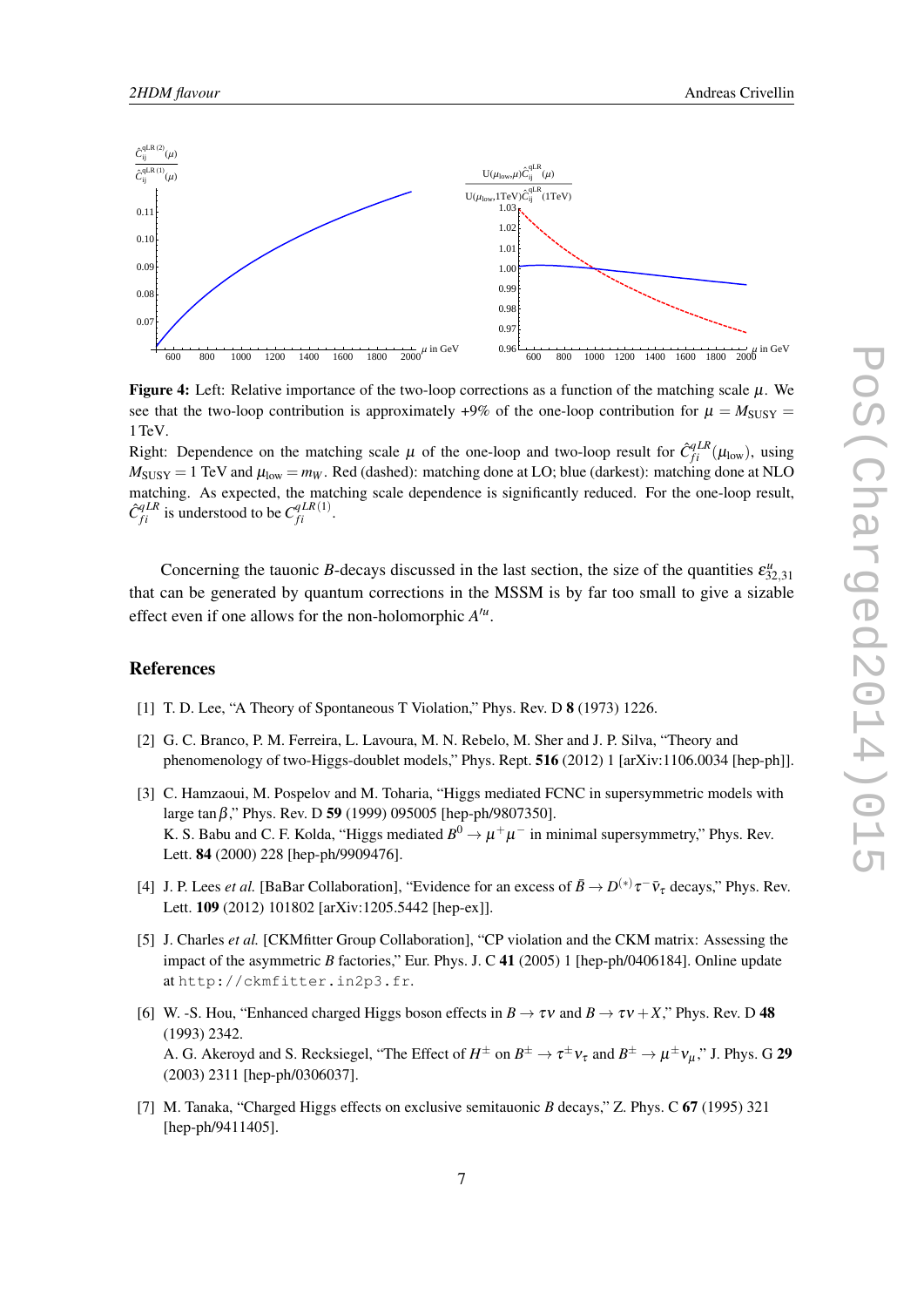<span id="page-7-0"></span>T. Miki, T. Miura and M. Tanaka, "Effects of charged Higgs boson and QCD corrections in  $B \rightarrow D \tau v_{\tau}$ ," hep-ph/0210051.

J. F. Kamenik and F. Mescia, "*B → D*τν Branching Ratios: Opportunity for Lattice QCD and Hadron Colliders," Phys. Rev. D 78 (2008) 014003 [arXiv:0802.3790 [hep-ph]].

U. Nierste, S. Trine and S. Westhoff, "Charged-Higgs effects in a new  $B \to D \tau v$  differential decay distribution," Phys. Rev. D 78 (2008) 015006 [arXiv:0801.4938 [hep-ph]].

- [8] S. Fajfer, J. F. Kamenik and I. Nisandzic, "On the  $B \to D^* \tau \bar{\nu}_{\tau}$  Sensitivity to New Physics," Phys. Rev. D 85 (2012) 094025 [arXiv:1203.2654 [hep-ph]]. Y. Sakaki and H. Tanaka, "Constraints on the charged scalar effects using the forward-backward asymmetry on  $B \to D^{(*)} \tau v_{\tau}$ ," Phys. Rev. D **87** (2013) 5, 054002 [arXiv:1205.4908 [hep-ph]].
- [9] A. Crivellin, A. Kokulu and C. Greub, "Flavor-phenomenology of two-Higgs-doublet models with generic Yukawa structure," Phys. Rev. D 87 (2013) 9, 094031 [arXiv:1303.5877 [hep-ph]].
- [10] O. Deschamps, S. Descotes-Genon, S. Monteil, V. Niess, S. T'Jampens and V. Tisserand, "The Two Higgs Doublet of Type II facing flavour physics data," Phys. Rev. D 82 (2010) 073012 [arXiv:0907.5135 [hep-ph]].
- [11] CMS Collaboration [CMS Collaboration], "Higgs to tau tau (MSSM)," CMS-PAS-HIG-13-021.
- [12] T. Hermann, M. Misiak and M. Steinhauser, " $\bar{B} \to X_s \gamma$  in the Two Higgs Doublet Model up to Next-to-Next-to-Leading Order in QCD," JHEP 1211 (2012) 036 [arXiv:1208.2788 [hep-ph]].
- [13] M. Sher and Y. Yuan, "Rare B decays, rare tau decays and grand unification," Phys. Rev. D 44 (1991) 1461.
- [14] A. Crivellin and L. Mercolli, " $B \rightarrow X_d \gamma$  and constraints on new physics," Phys. Rev. D **84** (2011) 114005 [arXiv:1106.5499 [hep-ph]].
- [15] A. Crivellin, C. Greub and A. Kokulu, "Explaining  $B \to D\tau v$ ,  $B \to D^* \tau v$  and  $B \to \tau v$  in a 2HDM of type III," Phys. Rev. D 86 (2012) 054014 [arXiv:1206.2634 [hep-ph]].
- [16] A. Celis, M. Jung, X. Q. Li and A. Pich, "Sensitivity to charged scalars in  $B \to D^{(*)} \tau v_{\tau}$  and  $B \to \tau v_{\tau}$ decays," JHEP 1301 (2013) 054 [arXiv:1210.8443 [hep-ph]].
- [17] A. Crivellin, "Effects of right-handed charged currents on the determinations of  $|V_{ub}|$  and  $|V_{cb}|$ ," Phys. Rev. D 81 (2010) 031301 [arXiv:0907.2461 [hep-ph]].
- [18] A. Crivellin, "Effective Higgs Vertices in the generic MSSM," Phys. Rev. D 83 (2011) 056001 [arXiv:1012.4840 [hep-ph]].
- [19] A. Crivellin and C. Greub, "Two-loop SQCD corrections to Higgs-quark-quark couplings in the generic MSSM," Phys. Rev. D 87 (2013) 015013 [arXiv:1210.7453 [hep-ph]].
- [20] A. Bednyakov, A. Onishchenko, V. Velizhanin and O. Veretin, "Two loop O(alpha-s\*\*2) MSSM corrections to the pole masses of heavy quarks," Eur. Phys. J. C 29 (2003) 87 [hep-ph/0210258]. D. Noth and M. Spira, "Higgs Boson Couplings to Bottom Quarks: Two-Loop Supersymmetry-QCD Corrections," Phys. Rev. Lett. 101 (2008) 181801 [arXiv:0808.0087 [hep-ph]]. A. Bauer, L. Mihaila and J. Salomon, "Matching coefficients for alpha(s) and m(b) to O(alpha\*\*2(s)) in the MSSM," JHEP 0902 (2009) 037 [arXiv:0810.5101 [hep-ph]]. D. Noth and M. Spira, "Supersymmetric Higgs Yukawa Couplings to Bottom Quarks at next-to-next-to-leading Order," JHEP 1106 (2011) 084 [arXiv:1001.1935 [hep-ph]]. L. Mihaila and C. Reisser, " $O(\alpha_s^2)$  corrections to fermionic Higgs decays in the MSSM," JHEP 1008 (2010) 021 [arXiv:1007.0693 [hep-ph]].